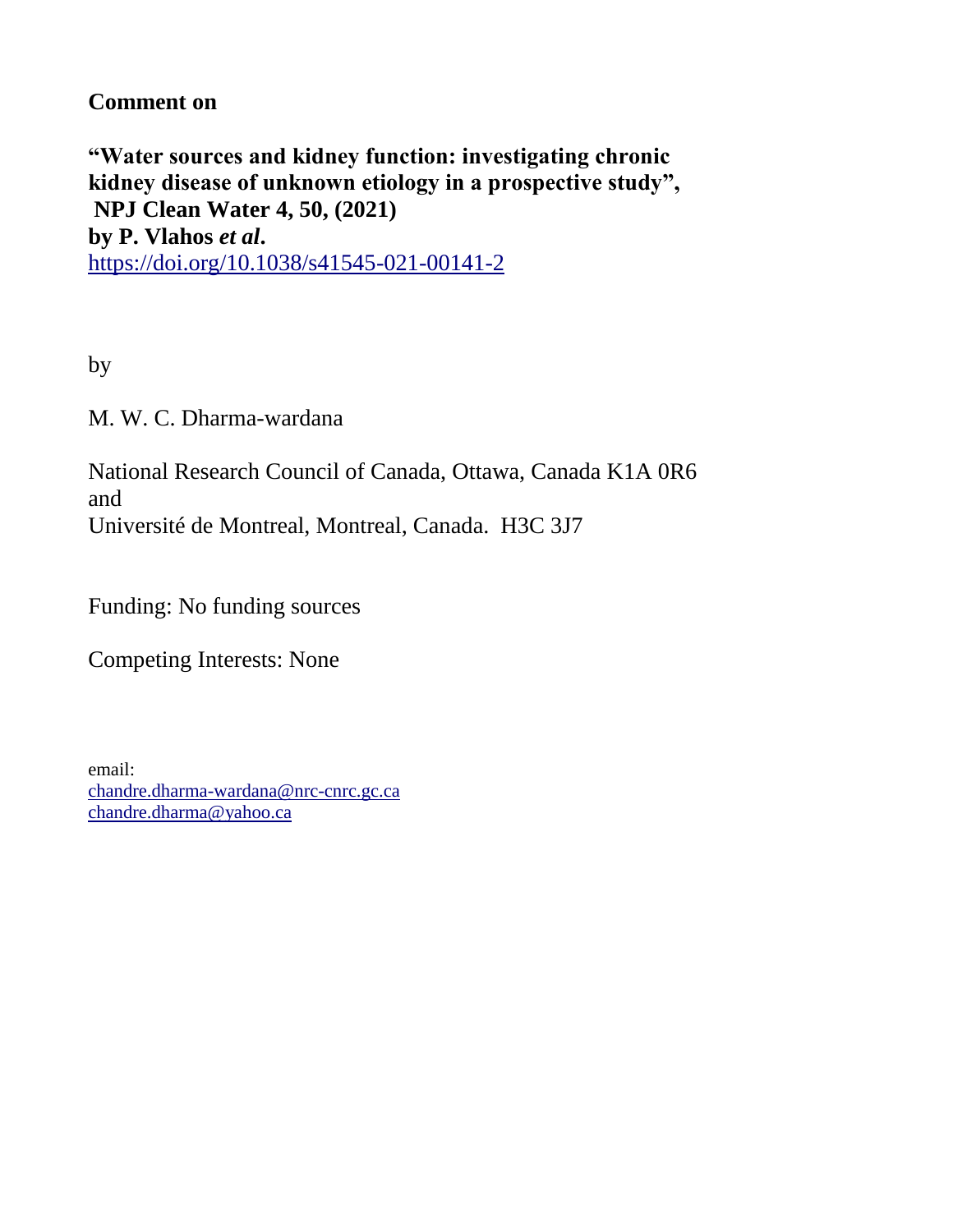**Vlahos** *et al***., Ref. 1, NPJ Clean water. 4,** 50 (2021**) have reported the presence of pesticide contamination above safe levels** in a "single time-point analysis" of well water in a region in Sri Lanka where chronic kidney disease of unknown etiology (CKDu) is endemic. They conclude "that agrochemical use in paddy and other agricultural practices … of the Green Revolution in Sri Lanka may now be contributing to ill health, rapid progression of disease, and mortality". The authors also propose "reducing … agrochemical contaminants in Sri Lanka and other tropical countries to reduce … CKDu. These conclusions, based on what they call a "single time-point analysis", tantamount to an identification of the etiology of CKDu are unsupported by the evidence presented by Vlahos *et al*. They do not satisfy, say, even the simplest of Bradford-Hill criteria for causation. In particular, (i) similar but non-persistent pesticide excesses have been detected *sporadically* in most parts of the country including where there is no CKDu; (ii) the pesticides reported in (1) cause both hepatotoxicity *and* glomerular damage while CKDu is associated with tubulo- interstitial damage where no hepatotoxic symptoms have been reported; (iii) the pesticides detected have short halflives and are used over short periods during farming; so the one time-point analysis is inadequate and misleading; (iv) farming communities that use pesticides in the same way but remain essentially *without* CKDu are found to exist adjacent to communities *with* CKDu; (v) the CKDu prevalence seems to correlate with local geomorphology but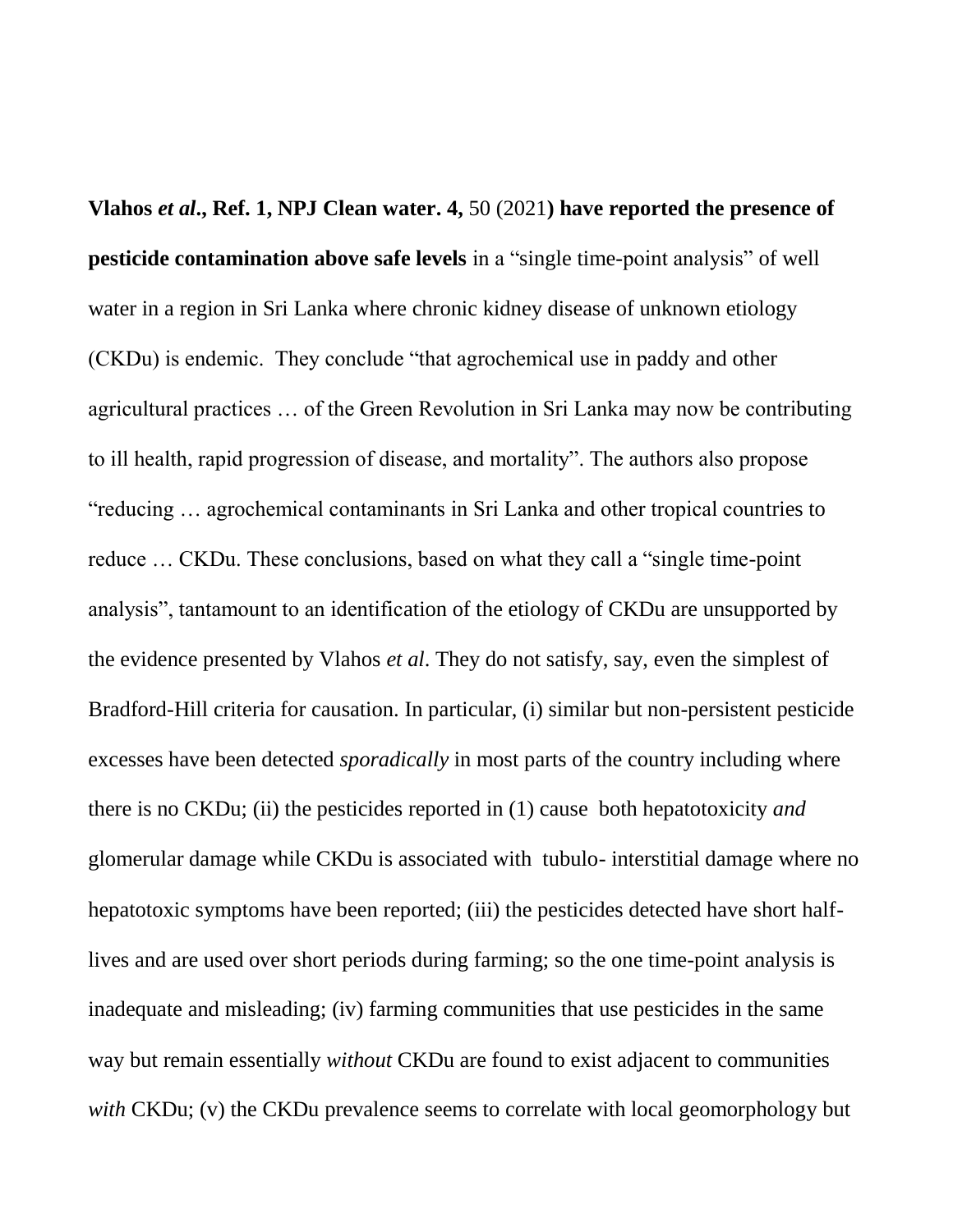without correlation to agriculture which is practiced in most parts of the country.

A major theme of Vlahos study is the negative effects of the Green Revolution. It sharply increased food production, eliminated malnutrition, nearly doubled life expectancy, and virtually eliminated infant mortality, but also increased environmental pollution. The increased life expectancy has led to the expected proportionate increase in non-communicable disease, with no strong non-linear effects. However, the rise of CKDu forces one to review the situation. Vlahos *et al*. in their study once again raise the important issue of pesticides used in the Green revolution and their possible role in CKDu.

When CKDu was detected in Sri Lanka, Mesoamerica, India etc. (2), an agrochemical etiology was a prime suspect. The favoured suspects were traces of heavy-metals like As, Cd etc. found in agrochemicals. Strong claims were made against glyphosate and arsenic, leading to a ban on glyphosate use, although the claim remains unsubstantiated. Already in 2012 it was evident that heavy metal concentrations in the water and soil in the affected regions were negligible (3), as re-confirmed by subsequent studies (4, 5). The presence of time-varying amounts of pesticides like diazinon, propanil in aquatic bodies has been reported in many studies. But the presence of glyphosate is unconfirmed, and is unlikely in aquatic bodies that harbor weeds and algae.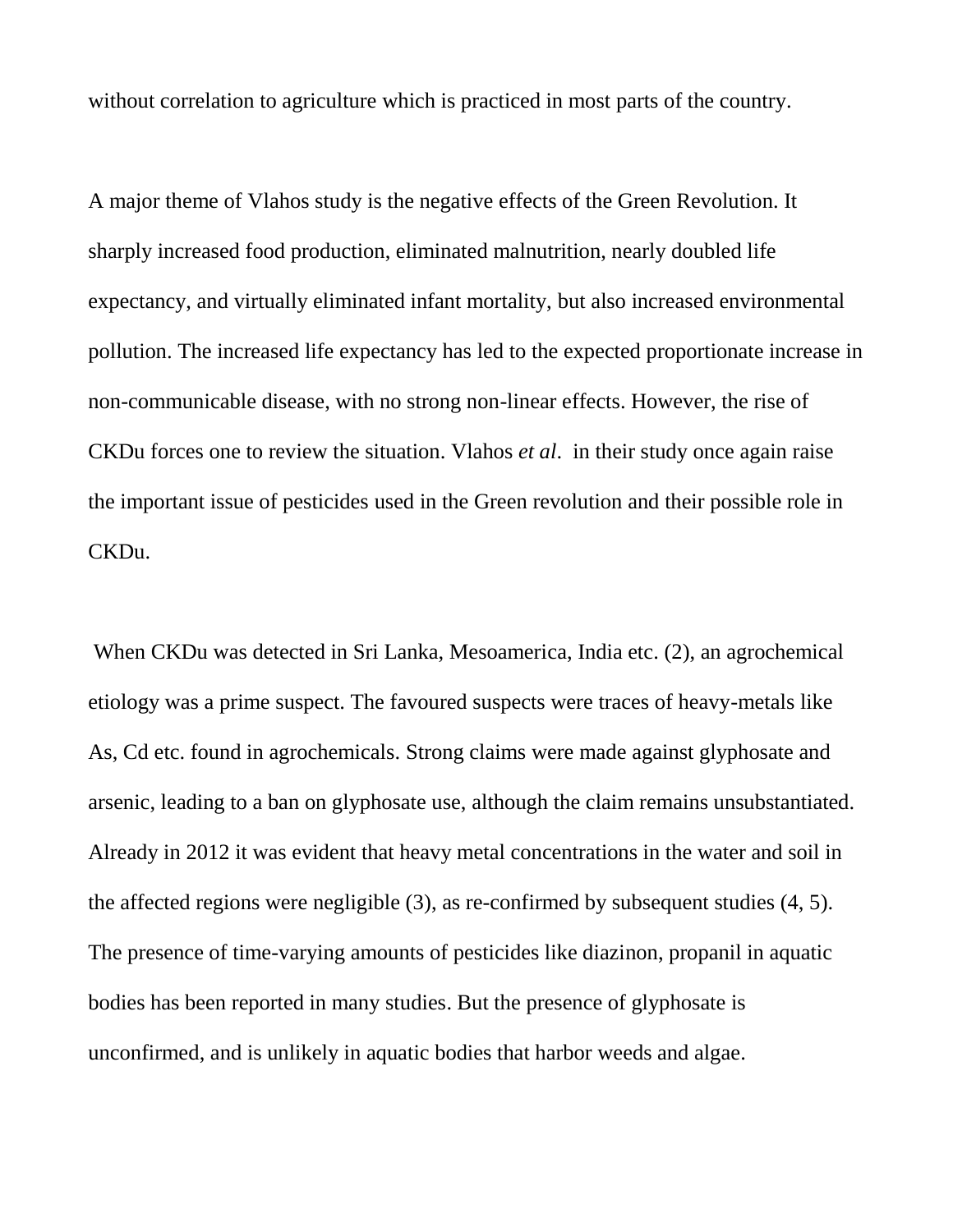In a recent spatio-temporal study (5) pesticide detection occurs in sporadic peaks linked to their application times. Given the short persistence lifetimes of about a day or less for diazinon and propanil at 30<sup>0</sup>-36<sup>0</sup> C prevalent in the region studied, Vlahos *et al.* may have overlapped with some local pesticide applications in their *one time point* analysis. We expect that the time-averaged concentration of these pesticides would be quite insignificant, and unlikely to cause *chronic* toxicities that require a persistent insult. Furthermore, the well water is largely consumed as brewed tea or in cooking. Such processing removes steam-volatile substances like diazinon. The admissible *daily* intake (ADI) of, say, diazinon for chronic toxicity for a 70 kg farmer is 0.14 mg/day and the aggregate effect of episodic ingestion can be assessed only if urine and blood data are available.

Jayatilleke *et al*. (6) detected pesticide residues in the urine of CKDu patients as well as in the controls. The proportions of CKDu patients with above-reference values for different pesticide residues greater than 3% were: Chlorpyrifos (10.5%), Carbaryl (10.5%), Naphrhalene (10.5%). No glyphosate was detected within these limits. Vlahos have not reported urine data or other biopsy data.

The pesticides found in the Valhos study are well known for their hepatotoxicity, nephrotoxicity and other effects (8); their nephrotoxicity manifests as glomerular damage. In contrast CKDu shows tubulo-interstitial damage (3) with no signs of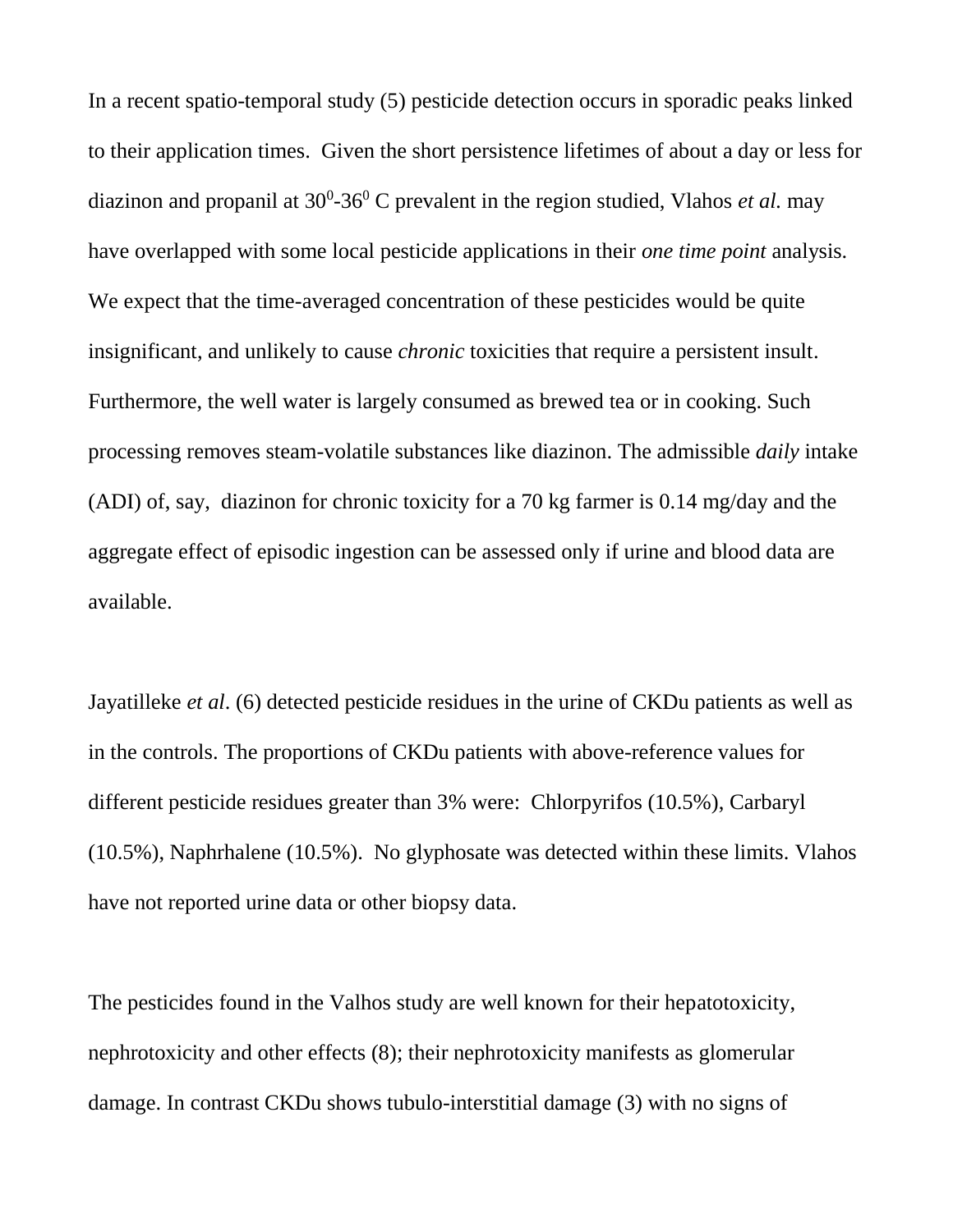hepatotoxicity or other effects typical of these pesticides. CKDu or its rate of progression cannot be correlated with a *single time-point analysis* of pesticide measurement in the wells, or the geographic distribution of CKDu *evolution*, unless we have time-dependent pesticide ingestion data supported by blood and urine analysis.

Furthermore, in Ref. 24 of Vlahos *et al.* they cite the work of Shipley *et al*. (11) who report wells highly contaminated with diazinon, propanil etc., in the upper Mahaweli feeder area south west of the Victoria dam, *but no CKDu has been detected in those areas*. Hence the etiological connection proposed by Vlahos *et al.* between these pesticide contaminations and CKDu do not satisfy even the simplest of Bradford-Hill criteria for causation.

## **Hence, in sum we conclude that the Valhos** *et al.* **data provide no basis for the elucidation of the causes of CKDu or its prevention.**

That the distribution of CKDu may be correlated with the local geomorphology can be seen from the Ginnoruwa area (Figure 1) of Girandurukotte. This is 15-20 km SE of Wilgamuwa studied in (1). Ginnoruwa has three adjacent villages, namely Badulaupura (B), Dolahekanuwa (D), and Sarabhoomiya (S). All three villages were settled in the 1980s and almost all are farmers. However, while most families in B have a CKDu patient, those in D and S have virtually no CKDu patients (4). Figure 1 shows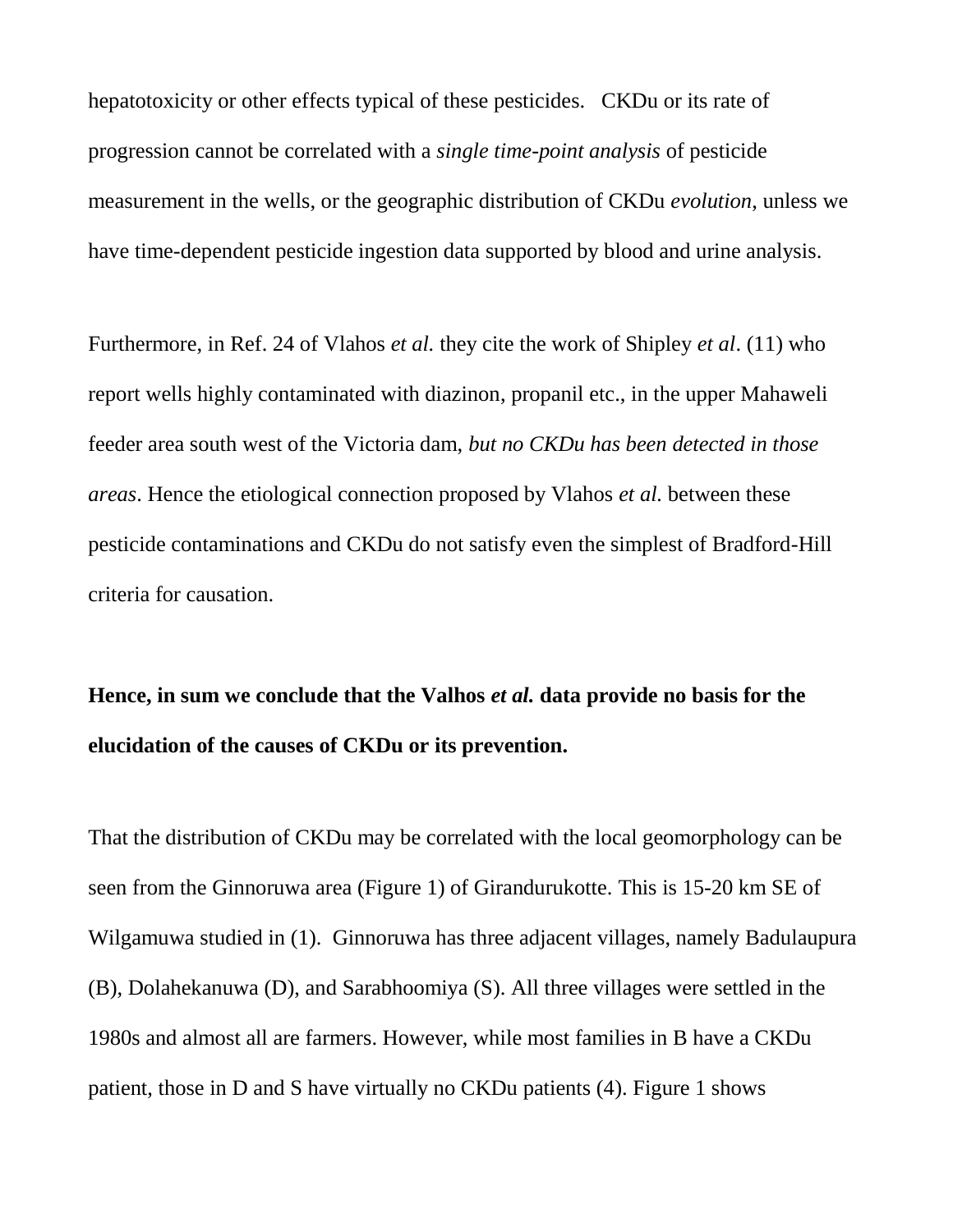

Figure 1. Three adjacent farming villages **Badulupura** (B), **Dolahekaunawa** (D) and **Saramboomiya** (S) in Ginnoruwa (adapted from Google maps). CKDu is *not* endemic to farmers in S and D (4). The wells in the low-lying S, D are connected to agricultural water (6), but the high-ground wells in B are fed by mineral-rich aquifers.

that Badulupura is in rocky high ground where the drinking-water wells are fed from regolith aquifers, while the wells in the CKDu-free low-lying D and S regions are connected with the water table of the paddy fields, as established using isotopic tracer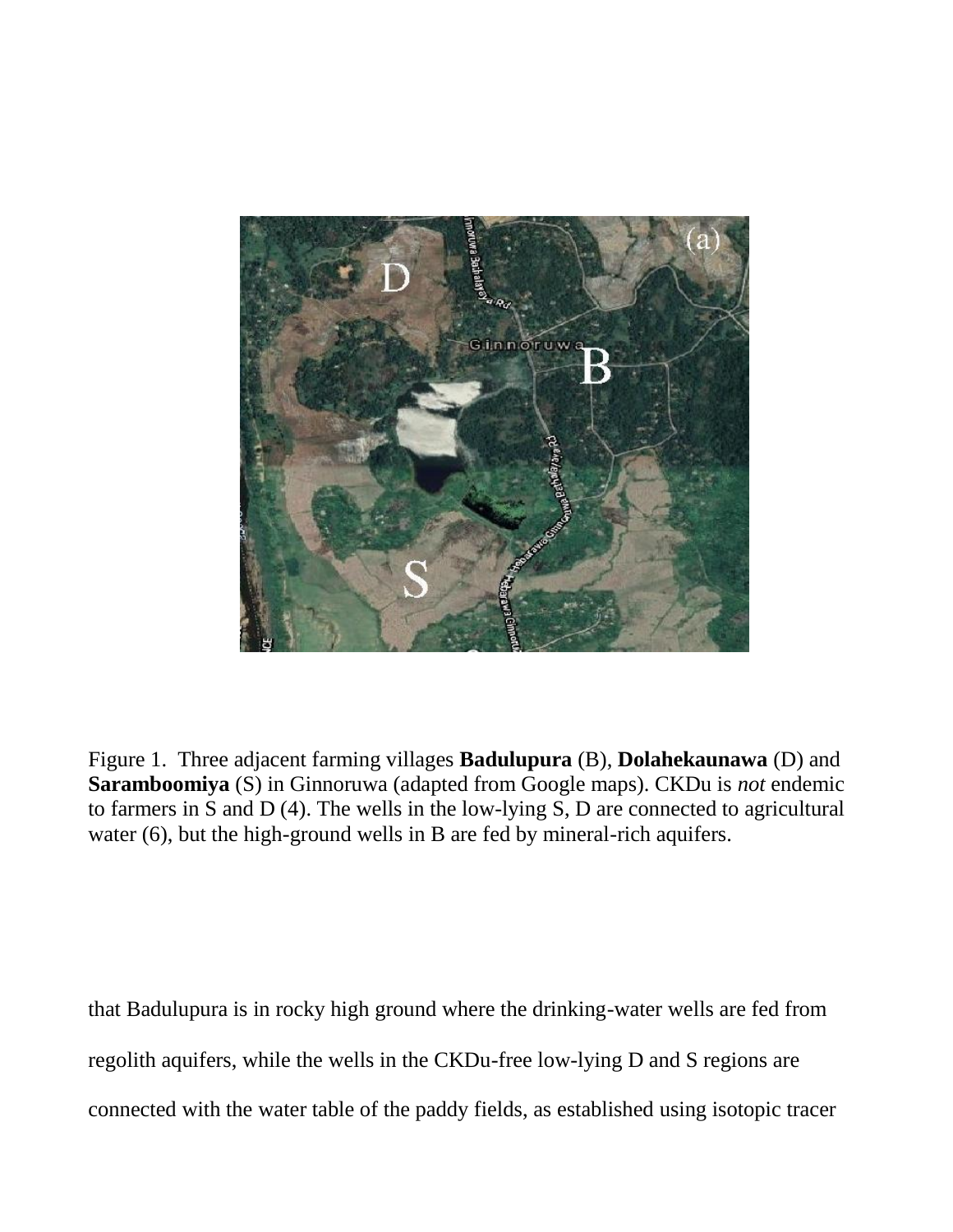studies (7). The well water in Badulupura (B) is found to contain excessive concentrations of fluoride and magnesium ions (4). Furthermore, excessive fluoride and magnesium concentrations have been found in reverse-osmosis filtration residues in other endemic regions (9), *while no significant agrochemical residues have been detected.* Thus we note that the causation of CKDu proposed by Vlahos *et al*. fails once again to satisfy even the simplest of Bradford-Hill criteria. While any above-threshold presence of pesticides in drinking water even episodically is a public health concern, it is not even correlated with the presence of CKDu.

It has been proposed that the combination  $Mg^{++}$  and  $F^-$  ions may synergistically cause CKDu (10). So, it is natural to ask if the CKDu-associated wells of the Vlahos study (in the Wilgamuwa area) have excess concentrations of magnesium and fluoride ions.

In ancient times, settlers lived in the low-lying valley of the Mahaweli River and depended on it for their water. The 19080s new settlements, away from the river and on higher ground led to the use of untested non-traditional areas, with tube wells and dug wells as sources of drinking water. That they could be contaminated with traces of pesticides, even episodically, points to the need for better controls on the handling of agrochemicals by public health officials.

## **References.**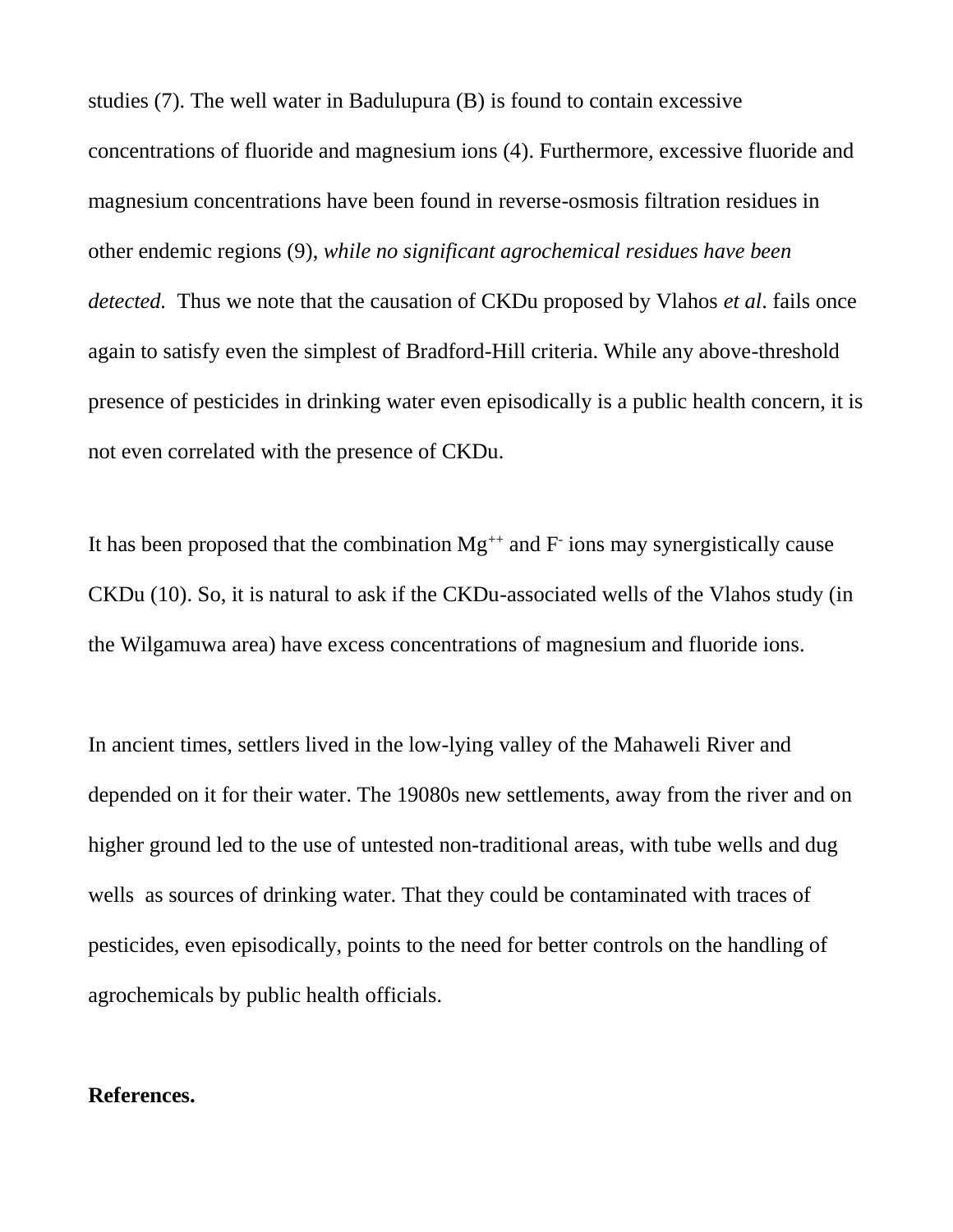1. Vlahos, P., Schensul, S. L., Anand, S., *et al*., Water sources and kidney function: investigating chronic Kidney disease of unknown etiology in a prospective study. NPJ Clean water. **4,** 50 (2021).

2. Hettithanthri, O., Sandanayake, S., Magana-Arachchi, D., *et al*. Risk factors for endemic chronic kidney disease of unknown etiology in Sri Lanka: Retrospect of water security in the dry zone. Sci. Total Environ. **795**, 148839 (2021).

3. Nanayakkara, S., Komiya, T., Ratnatunga, N., et *al*., Tubulo-interstitial damage as the major pathological lesion in endemic chronic kidney disease among farmers in North Central Province of Sri Lanka.

Environ Health Prev Med. **17,** 213 (2012).

.

4. Balasooriya, S., Munasinghe, H., Herath, A. T., *et al*., Possible links between groundwater geochemistry and chronic kidney disease of unknown etiology (CKDu): an investigation from the Ginnoruwa region in Sri Lanka.

Exposure and Health. **12**, 823 (2020).

5. Jayasiri, M. M. J. G. C. N., Yadev, S., Dayawansa, N. D. K., *et al*. Spatio-temporal analysis of water quality for pesticides and other agricultural pollutants in Deduru Oya river basin of Sri Lanka.

Journal of Cleaner Production **330**, 129897 (2022).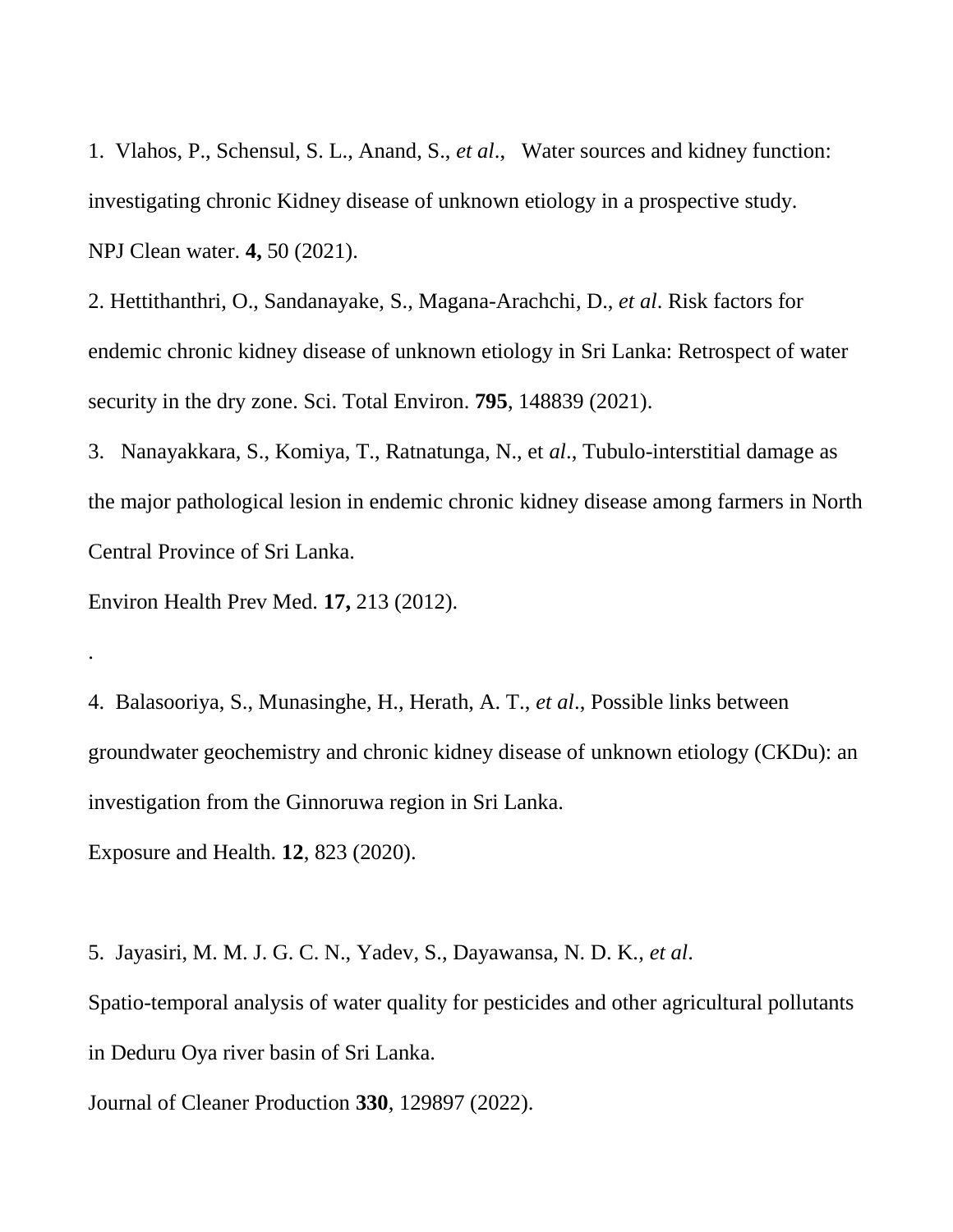6. Jayatilake, N., Mendis S., Maheepala, P., *et al*. Chronic kidney disease of uncertain aetiology, prevalence and causative factors in a developing country. BMC Nephrology, **14**, 180 (2013).

7. Edirisinghe, E. A. N. V., Manthrithilake, H., Pitawala, H. M. T. G. A., *et al*., Geochemical and isotopic evidences from groundwater and surface water for understanding of natural contamination in chronic kidney disease of unknown etiology (CKDu) endemic zones in Sri Lanka.

Isotopes Environ Health Stud., **26**, 1 (2017).

8. Cakici, O., Akat, E.,

Effects of oral exposure to diazinon on mice liver and kidney tissues: biometric analyses of histopathologic changes.

Anal. Quant. Cytopathol. Histpathol. 35, 7 (2013).

9. Imbulana, S. and Oguma, K. and Takizawa, S.

Evaluation of groundwater quality and reverse osmosis water treatment plants in the endemic areas of Chronic Kidney Disease of Unknown Etiology (CKDu) in Sri Lanka. Science of the Total Environment. **745**, 140716 (2020).